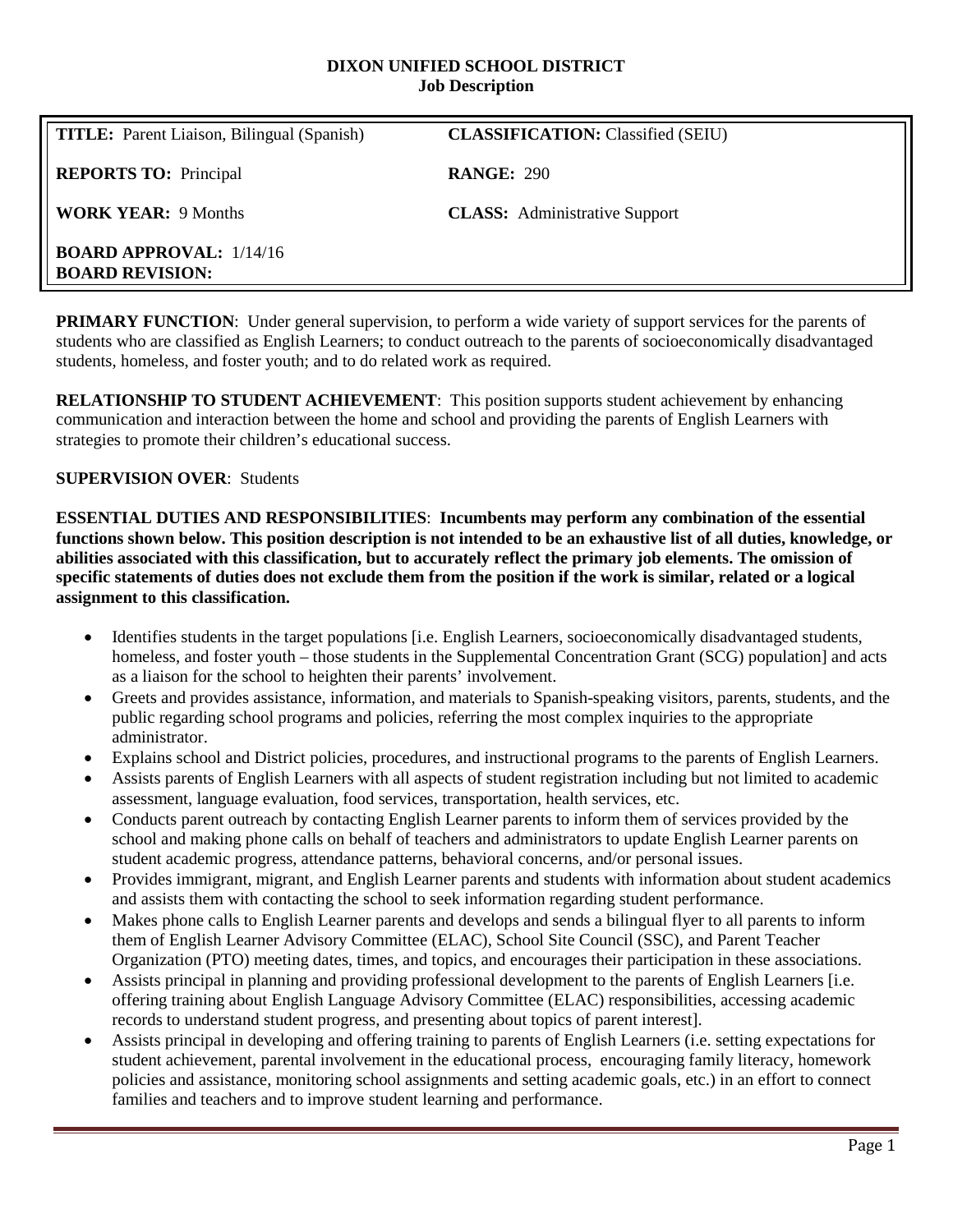- Provides accurate oral interpretation during meetings, conferences, and events.
- Translates a variety of documents and publications (e.g. agendas, minutes, newsletters, bulletins, etc.) with accuracy.
- Assists with design, translation, and administration of various student and parent input surveys.
- Works collaboratively with local service organizations and agencies to provide resources to English Learners and their families.
- Conducts routine clerical duties including but not limited to, composing correspondence, scheduling appointments and various functions, compiling reports, operating standard office machines, filing documents, etc.
- May act as a receptionist and either furnish desired information to parents of English Learners and other Spanishspeaking callers or refer them to the proper authority/resource.
- May assist with the preparation of materials and agendas for staff and association meetings.
- May be required to attend and participate in evening school or District activities.
- Cares for, supervises, controls, and protects students in a manner commensurate to assigned duties and responsibilities.
- Completes other reasonable duties as assigned.

# **TRAINING, EDUCATION, AND EXPERIENCE:**

- High school diploma or the equivalent.
- Bilingual in English and Spanish required.
- Successful experience working with English Learners in a public school setting preferred.

## **LICENSES AND OTHER REQUIREMENTS:**

- May require a valid California Driver's License; insurable status by the District's carrier, and the use of a personal vehicle in some cases.
- Fingerprint/criminal justice clearance.
- Possession of a negative TB risk assessment certificate and, if risk factors are identified, a negative TB examination, that is no more than 60 days old and renewable at least once every four years.

#### **KNOWLEDGE AND ABILITIES: The following outline of essential knowledge, abilities, and physical requirements is not exhaustive and may be supplemented as necessary in accordance of the job.**

KNOWLEDGE OF\*:

- Correct grammar, spelling, punctuation, syntax, and idiomatic usage of English and Spanish.
- Oral and written communication skills.
- Receptionist and telephone techniques/etiquette.
- Modern office procedures, methods, and equipment including computers.
- Objectives, organization, policies, and programs of the school and District.

#### ABILITY TO\*:

- Speak, read, and write effectively in English and Spanish.
- Communicate clearly, concisely, and correctly, both orally and in writing.
- Plan, translate, and interpret oral presentations.
- Read, learn, interpret, and make minor decisions in accordance with District and school policies, programs, mission, and vision.
- Establish strong and meaningful rapport with English Learners and their parents.
- Conduct outreach to parents of target population students and sustain their involvement.
- Organize and manage multiple tasks, set priorities, and meet deadlines.
- Operate a personal computer and peripheral equipment using District software.
- Operate a variety of modern office machines and equipment.
- Demonstrate proficiency in keyboarding and typing.
- Perform a variety of routine clerical duties and develop and maintain organizational systems.
- Maintain confidentiality of privileged information obtained in the course of work.